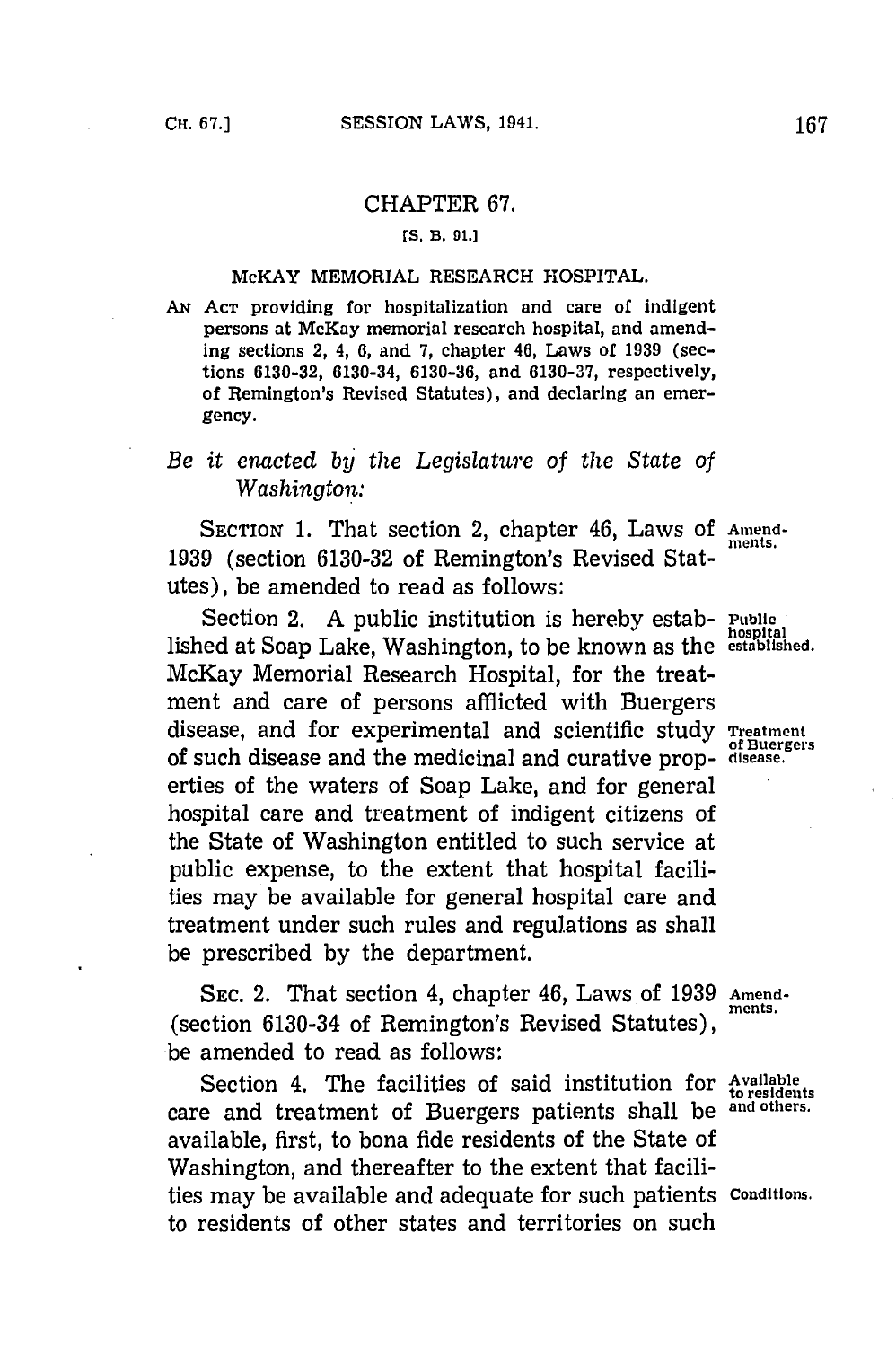terms and under such rules and regulations as in this act provided for.

**Amend- SEC. 3.** That section **6,** chapter 46, Laws of **1939** (section 6130-36 of Remington's Revised Statutes), be amended to read as follows:

**Cost to be** Section **6.** Patients admitted for treatment and **fixed by department.** hospitalization shall pay to the department the cost of treatment and service as provided under rules and regulations adopted **by** the department. In determining such cost, the director shall include all salaries, wages and other current operating charges including replacements and additions to equipment and routine maintenance of plant and facilities: *Provided,* The director may, and he is authorized to, adopt temporary fee schedules to be effective during the biennial period ending March **31,** 1943: *And* **No charge** *provided further,* That no charges shall be made to **to veterans or widows,** a veteran or wife or widow of a veteran afflicted with Buergers disease who was a citizen and resident of the state prior to **1935.**

**Amend-** SEC. 4. That section **7,** chapter 46, Laws of **1939** (section 6130-37 of Remington's Revised Statutes), be amended to read as follows:

U. S. or **Section 7.** The United States or any of its contract to agencies, the State of Washington or any depart-<br> **care for** any order or local subdivision thereof any other state ment or legal subdivision thereof, any other state or territory or legal subdivision thereof, or any person, corporation, association or voluntary association which may wish to provide for the care of persons afflicted with Buergers disease in the institution and pay the cost of treatment and care as Terms to be tution and pay the cost of treatment and care as fixed by<br>fixed by<br>department. in this act provided may do so under such terms, rules and regulations as may be prescribed **by** the director, and the department is hereby empowered to enter into appropriate contracts on behalf of the State of Washington for such services including general hospital care and treatment of indigent